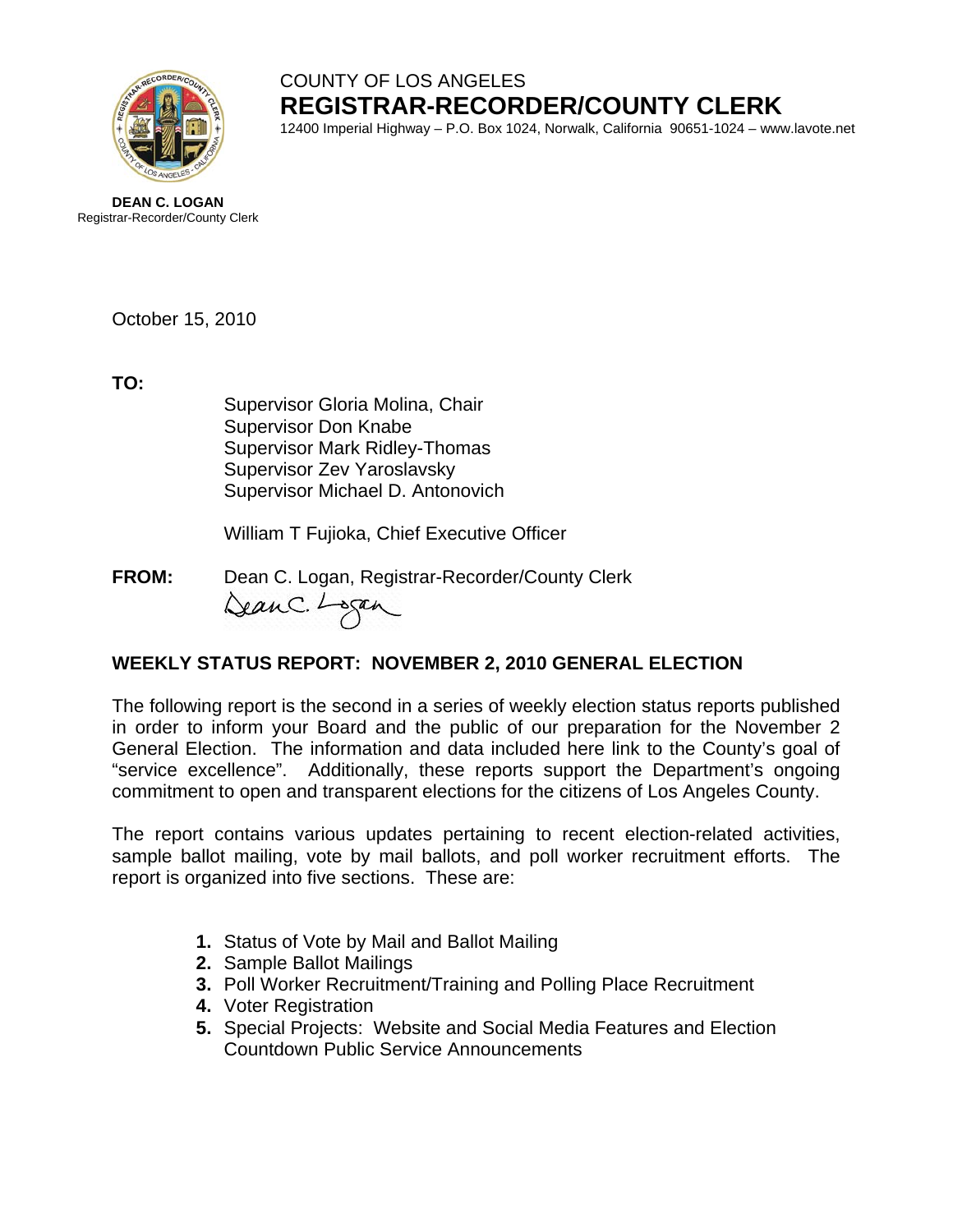# **1. Status of Vote by Mail and Ballot Mailing**

We began our Vote by Mail (VBM) operation on September 10, the first day provided under California Elections Code for receiving requests for Vote by Mail ballots. We began mailing ballots to Permanent Vote by Mail (PVBM) voters on September 9. To date, we have received **818,350** applications for Vote by Mail ballots and we have mailed **783,434** ballots to voters. So far, we have received **56,423** returned ballots.

**It is important to note that voters have until 7 days before the election to request a Vote by Mail ballot. For this election, that date is October 26, 2010.** Request forms are available on the back cover of the Official Sample Ballot booklet or online at [www.lavote.net](http://www.lavote.net/). Voted ballots must be received by our office or returned at any polling place in the County by the 8:00 p.m. close of polls on Election Day.

# **Military and Overseas Voting**

Our office begins processing Special Vote By Mail applications for uniformed service members and citizens living outside the United States sixty days prior to an election. By September 13, we had mailed **26,376** military and overseas ballots and have received back **1,701** voted ballots to date. Of those received, 498 are from military voters while 1,203 are from civilian overseas voters.

## **2. Sample Ballot Mailings**

The initial mailing of the Official Sample Ballot booklet began on September 24 and was completed by October 13. Nearly **4.2 million** Sample Ballot booklets have entered the mailstream to voters across Los Angeles County. Supplemental mailings will begin next week to voters who registered after Sample Ballot preparation began. Sample Ballots are also available online through our poll look up feature on [www.lavote.net](http://www.lavote.net/). Voters can view their Sample Ballot online in any of the seven languages offered, as mandated by federal law.

## **3. Poll Worker Training/Recruitment and Polling Place Recruitment**

#### **Training:**

Poll worker training commenced two weeks ago, and training sessions will be held throughout the County until October 30. During this period the RR/CC Poll Worker Training Unit will conduct a total of **387 training sessions** for Inspectors and Clerks. Supplemental online training is also available to all poll workers for completion prior to Election Day.

#### **Polling Places:**

Polling place recruitment is complete. All of the **4,770** required polling places have been confirmed for the November election.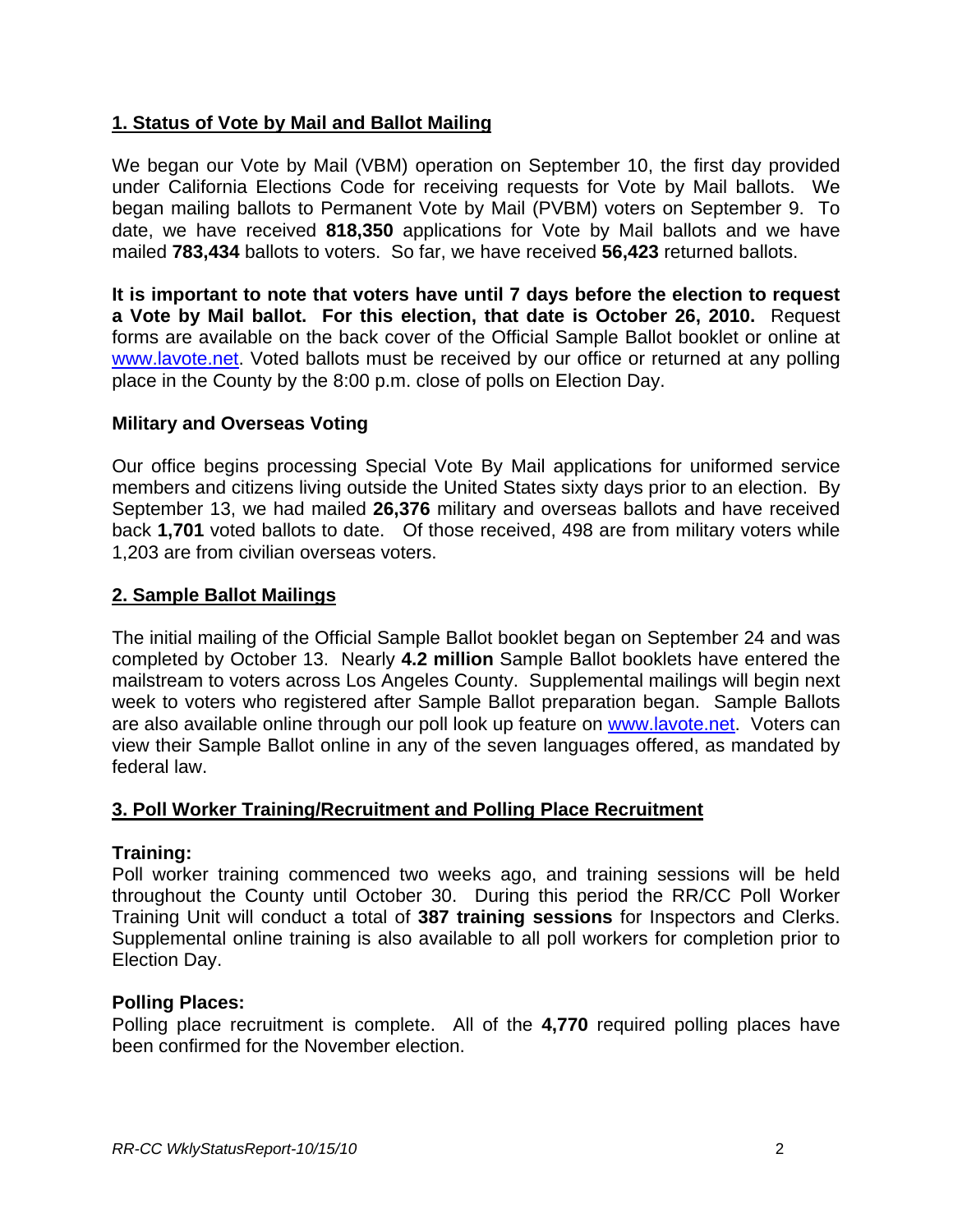| <b>Polling Places By Supervisorial District</b><br>November 2, 2010 General Election |                   |                   |                   |                   |                   |        |  |  |
|--------------------------------------------------------------------------------------|-------------------|-------------------|-------------------|-------------------|-------------------|--------|--|--|
|                                                                                      | <b>District 1</b> | <b>District 2</b> | <b>District 3</b> | <b>District 4</b> | <b>District 5</b> | Totals |  |  |
|                                                                                      |                   |                   |                   |                   |                   |        |  |  |
| <b>Required</b>                                                                      | 732               | 890               | 988               | 1,033             | 1.127             | 4,770  |  |  |
| <b>Confirmed</b>                                                                     | 732               | 890               | 988               | 1,033             | 1.127             | 4.770  |  |  |

### **Poll Workers:**

For the November 2, 2010 General Election, we require more than 20,000 Clerks, Inspectors and Coordinators to staff our 4,770 polling places. Our recruitment efforts began almost immediately following the June Primary and are nearly complete.

| <b>Poll Worker Recruitment Report</b><br>November 2, 2010 General Election |        |         |                |         |  |  |  |
|----------------------------------------------------------------------------|--------|---------|----------------|---------|--|--|--|
|                                                                            | Oct. 8 | Oct. 15 | <b>Oct. 22</b> | Oct. 29 |  |  |  |
| <b>Inspectors</b>                                                          |        |         |                |         |  |  |  |
| Required                                                                   | 4,770  | 4,770   |                |         |  |  |  |
| Recruited                                                                  | 4,755  | 4,760   |                |         |  |  |  |
| Outstanding                                                                | 15     | 10      |                |         |  |  |  |
| <b>Clerks</b>                                                              |        |         |                |         |  |  |  |
| Required                                                                   | 17,057 | 17,099  |                |         |  |  |  |
| Confirmed                                                                  | 15,883 | 17,516* |                |         |  |  |  |
| Outstanding                                                                | 1,174  | 337     |                |         |  |  |  |
| <b>Special Recruitment</b>                                                 |        |         |                |         |  |  |  |
| <b>County Employees</b>                                                    | 3,156  | 3,309   |                |         |  |  |  |
| <b>Bilingual PW</b>                                                        | 4,554  | 4,704   |                |         |  |  |  |
| <b>Students</b>                                                            | 1,624  | 2,511   |                |         |  |  |  |

\* Although the total number of confirmed Clerks surpasses the requirement, Districts 3 and 4 need 329 and 8 Clerks, respectively, to meet their requirement.

## **4. Voter Registration**

In anticipation of the November 2 General Election, many Los Angeles County residents have registered or re-registered to vote to ensure that their voice counts on Election Day. Since the June Primary, our office has seen voter registration totals increase throughout the County. In total, our office has received 147,955 voter registrations since June. **The last day to register to vote for participation in the General Election is Monday, October 18, 2010.** 

Our office will remain open until midnight of October 18 to accept voter registrations before the legal deadline.